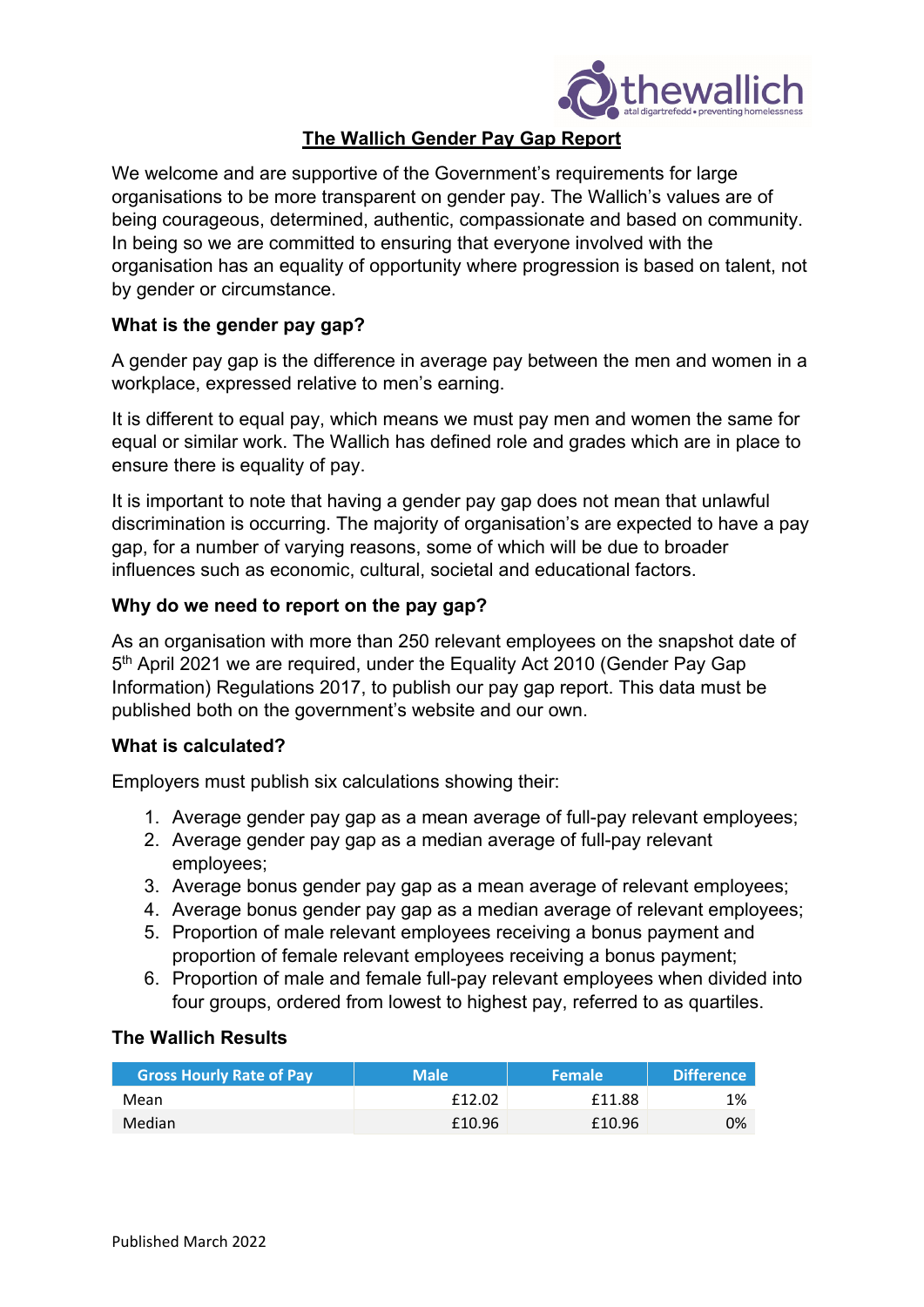

The mean difference between what men and women are paid is 1% in favour of men, which is no change in the gap that we reported for 5<sup>th</sup> April 2020 and means that the gap is not growing.

The median difference between what males and females are paid is 0%. The hourly rate information is sorted from lowest to highest for males and females and the median is the middle number. This figure illustrates that the typical pay for males and females is the same.

It should be noted when reading this information that salary sacrifices are required to be included in this calculation. Within The Wallich this includes childcare vouchers and the cycle to work scheme. The calculations and analysis are undertaken using the net pay received by staff as per the guidance.

| <b>Bonus Pay</b>                                                   | <b>Male</b> | <b>Female</b> | <b>Difference</b> |
|--------------------------------------------------------------------|-------------|---------------|-------------------|
| Mean                                                               | £666.67     | £562.50       | 15.6%             |
| Median                                                             | £500.00     | £500.00       | 0%                |
| Proportion of Relevant<br>Employees who received a<br><b>Bonus</b> | 2.65%       | 3.11%         |                   |

The Wallich does not operate a guaranteed bonus scheme based on individual performance. Instead during the relevant bonus pay period for this report The Wallich issued the following bonuses:

1. Long Service Award for those employees who had completed either 10 years' service (value of £500) or 20 years' service (value of £1000).

The median figures for bonus pay gap suggest that there is no minimal difference between the typical value of bonus payments made to male and female relevant employees. The mean figure however suggests that a higher number of men within the organisation received bonus payments in excess of this figure then women did. This remains the same position as last year and is influenced solely by the number of people who have reached either their 10- or 20-year service anniversaries during this period.

The proportion of relevant employees who received a bonus during the relevant pay period is low, especially when compared to last year's figures, and as above is due to the only bonuses that have been issued during this period being related to length of service. Proportionately, more female relevant employees reached either a 10- or 20-year anniversary during this pay period then male employees, with 8 women receiving a bonus and 4 men. There was no determination as to gender or any other characteristic when awarding these bonuses.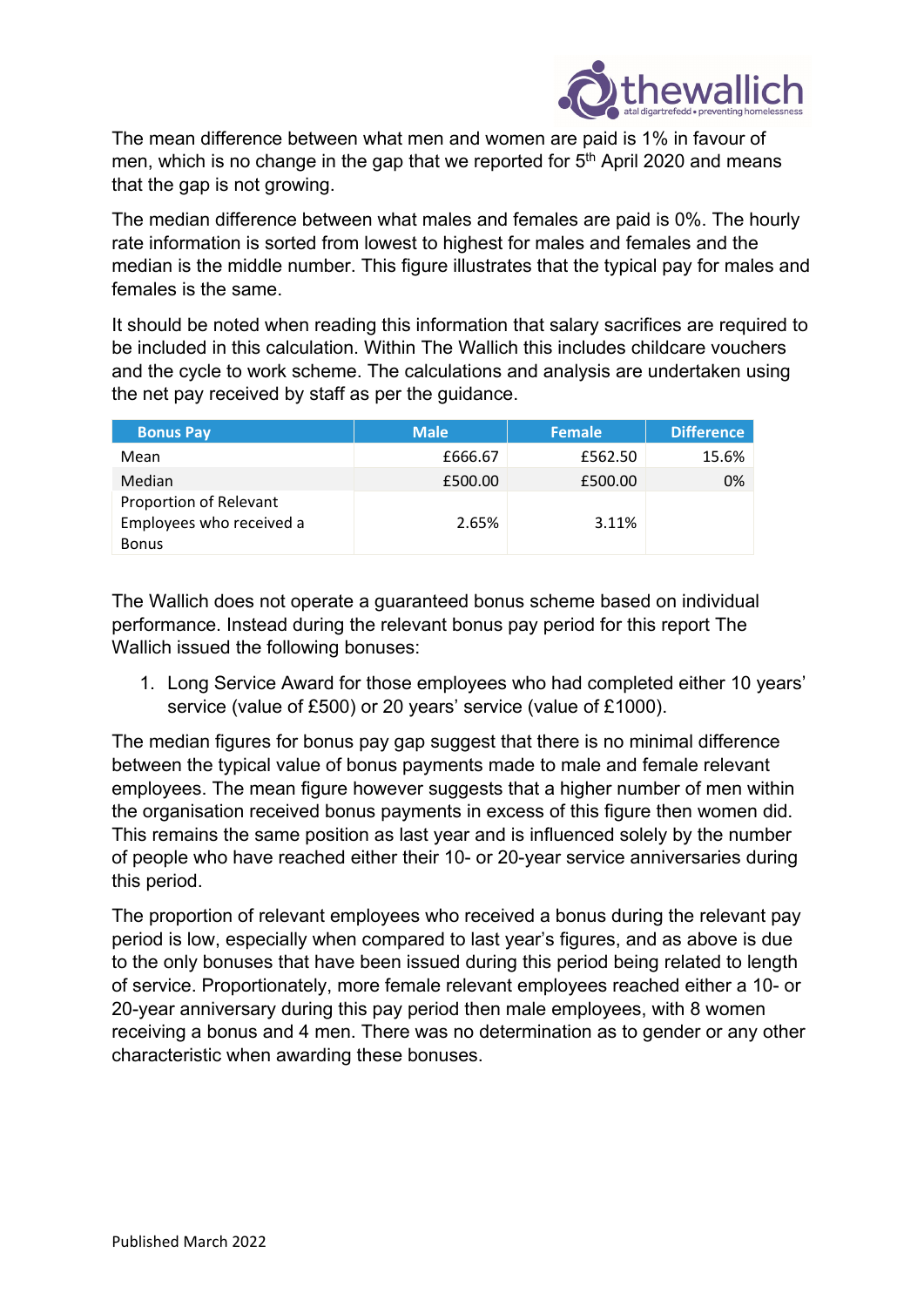

| <b>Quartile</b> | <b>Quartiles (Gross Hourly Rate of Pay)</b> |        | <b>Male</b> | <b>Female</b> |
|-----------------|---------------------------------------------|--------|-------------|---------------|
|                 | £0.00 to                                    | £10.18 | 43.43%      | 56.57%        |
|                 | £10.18 to                                   | £10.96 | 31.31%      | 68.69%        |
|                 | £10.96 to                                   | £11.92 | 40.40%      | 59.60%        |
| 4               | £11.92 to                                   | £42.38 | 35.71%      | 64.29%        |

For the quartile calculations, the hourly rates of pay of full-pay relevant employees are sorted from low to high, then grouped into four quartiles. These figures show what percentage of female and male staff are in each of the four quartiles, and what range of hourly pay these quartiles cover.

Across the full-pay relevant employees within The Wallich on the snapshot date, 62.28% are female and 37.72% are male. If women were distributed evenly across the pay bands, we would expect to see 62.28% in each quartile.

These figures show that there is a slight under-representation of female employees in quartiles 1 and 3, and a slight over representation in quartiles 2 and 4.

## **What has changed since we last reported?**

Due to the Covid-19 pandemic, the last report we issued was published six months ago, although it related to April 2020 so there is still a year between the two data sets. During this time, there has been no significant change in the data we've reported. Our median gap is still 0%, which we are very proud of, and the mean gap remains steady at 1%. We would like to see this mean gap return to 0%, but we are happy that it has not increased further than 1%.

Regarding our bonus pay gaps, again the median pay gap has remained at 0%. Although there is a median gap of 15.6% in favour of male employees, this is due to only four male employees receiving a long service award, with one of those receiving the 20-year award, whilst eight female employees received a long service award, but only one of these being the 20-year award. We've historically seen this gap swing between favouring male and female staff in different years, purely based on how many people reach these significant service-based anniversaries year on year. We've very pleased that during this period 10 employees reached their 10-year, and a further 2 reached their 20-year, service anniversaries.

Concerning the quartile date, there has been a decrease in the number of female employees in the lower quartile, down from 58.33% to 56.67%. This means that male employees continue to be over-represented in this quartile in comparison to the percentage of male and female employees that work at The Wallich. The number of female employees in the upper middle quartile has further dropped from 66.66% to 59.6%. Although 59.6% is closer to the proportion of female employees within the organisation, this is the second consecutive report where we have reported a drop in this quartile, and so this should be monitored further. We have however seen an increase in female representation in the upper quartile, and this brings this quartile more inline in reflecting our workplace demographics.